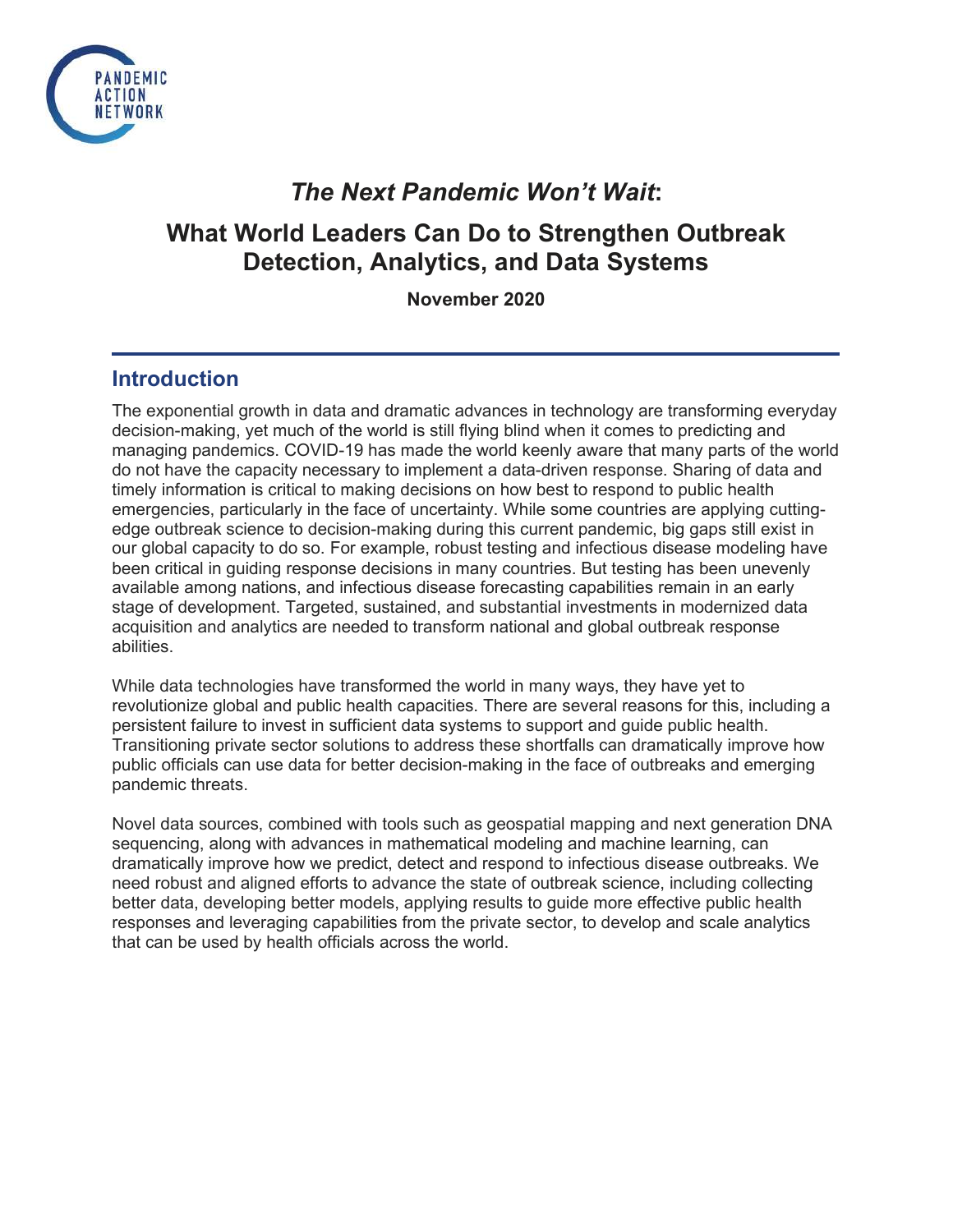

Policymakers must consider countries' need for suitable tools and capacity to properly manage outbreak data collection and analysis in order to adequately respond to COVID-19 and prepare for future infectious disease threats. The Pandemic Action Network proposes three key actions for world leaders to close critical gaps in global outbreak detection, analytics, and data systems:

- **1. Bolster global data access initiatives for infectious disease outbreak detection and prevention.**
- **2. Create an international fund to support private sector innovation for global, public health data systems.**
- **3. Modernize national data and analytical capabilities to guide outbreak response.**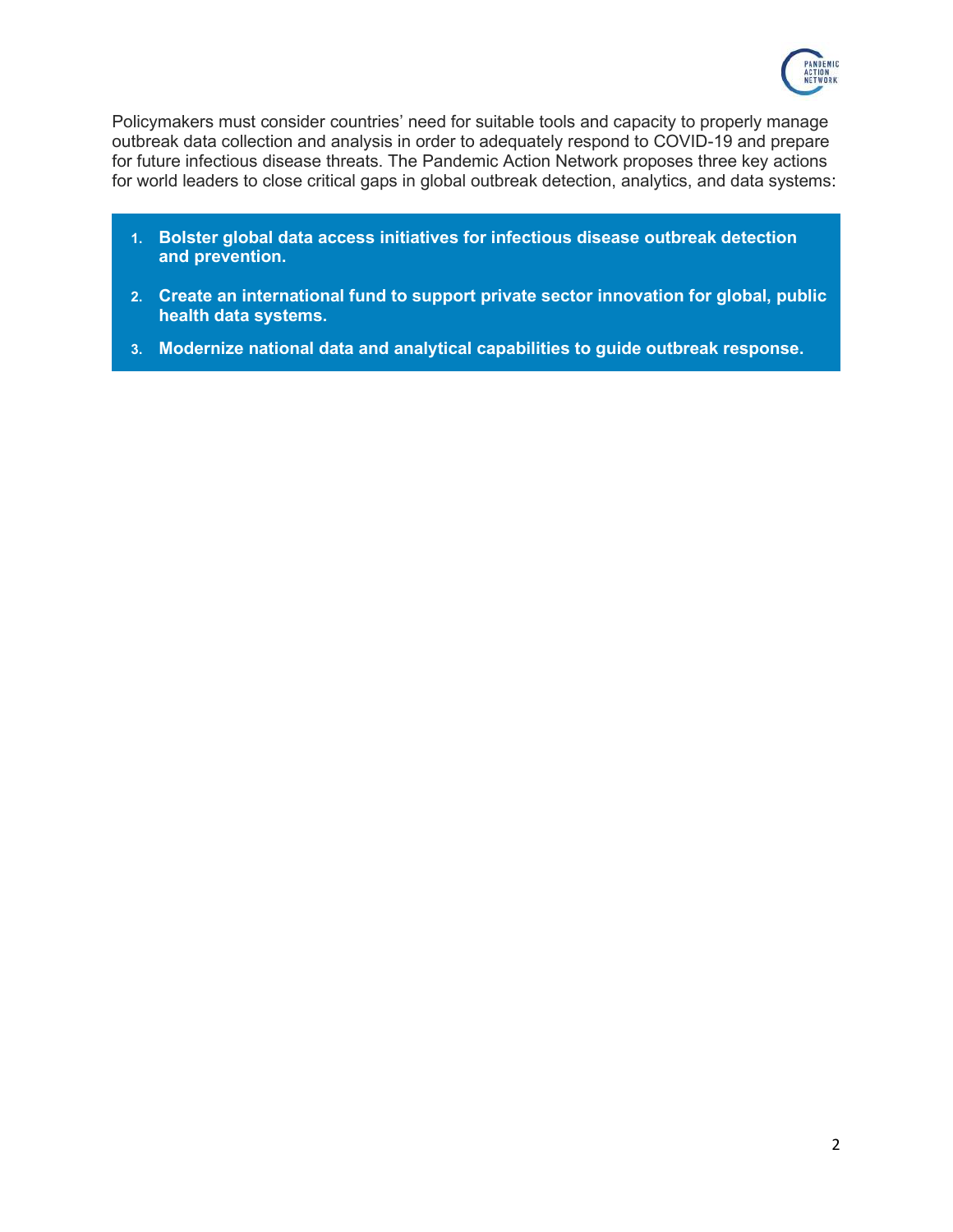

# **Overview of key challenges to effective outbreak detection**

#### **Decision-makers lack up-to-date, complete, and actionable data to implement effective pandemic response measures.**

Countries need substantial infrastructure and capacity to capture, aggregate, and share realtime disease surveillance data. However, in the face of limited resources and capacity, countries, particularly lower- and middle-income countries (LMICs) need incentives and technical support to invest in, and maintain, that infrastructure. Otherwise, they are left with crippled data systems that are, at best, barely equipped to deal with the last crisis, let alone for the next one. Further, as COVID-19 has highlighted, political pressures at the local, national, and international levels create disincentives for timely data sharing at critical junctures in outbreaks. Together, these challenges leave key decision-makers with low-quality data and a well-warranted lack of trust in the information they're receiving. Meanwhile, the global tools that currently exist to measure and enforce countries' capacities to respond to outbreaks, such as the [Joint External Evaluations](https://www.who.int/ihr/procedures/joint-external-evaluations/en/) (JEEs) and the [Global Health Security Index](https://www.ghsindex.org/) (GHS Index) do not adequately account for countries' analytical capabilities or the quality of their data.

Although the recent promising, exponential growth in novel data sources (e.g., mobility data, local population sizes, genomic sequence data, healthcare provider capacity, public health capacity, types of interventions used) is increasingly proving valuable for some early disease detection and precision response efforts, this information has gone largely untapped to improve outbreak preparedness and response. Public health professionals and disease modelers do not have sufficiently accessible methods for collecting, vetting, integrating, and analyzing this data. At the same time, those with access to novel data do not share them regularly because transaction costs for doing so are high. Vetting requests for data and creating and enforcing legal agreements to operationalize data sharing requires significant overhead and serves as a disincentive. When sharing does occur, it is often ad hoc and only provided to a highly limited set of users. Data owners also may have little insight into how their data may be useful for pandemic use-cases.

#### **Outbreak science is highly fragmented and underfunded.**

While academia has been advancing cutting-edge work, incentives are misaligned, largely driven by a mandate to publish rather than develop actionable tools that support decision makers. There are too few experts with capacity and skills to support a global response to a pandemic. The tech industry has relevant skills that are transforming healthcare but has been largely untapped for public health. Finally, health responders, who are key users of the insights generated via outbreak science, are often excluded from discussions over what innovations are needed to better respond to outbreaks. Rarely have we seen these key groups of academics, policymakers, and frontline healthcare workers collaborate across sectors to leverage their unique skills and make meaningful progress toward strengthening tools and capacities for outbreak science.

One of the key challenges is that outbreak science has typically been excluded from government budgets for pandemic preparedness. In the absence of sufficient public capacity, the private sector has played a considerable role providing technologies and analytics to respond to the COVID-19 pandemic. This year, the world's top tech companies have developed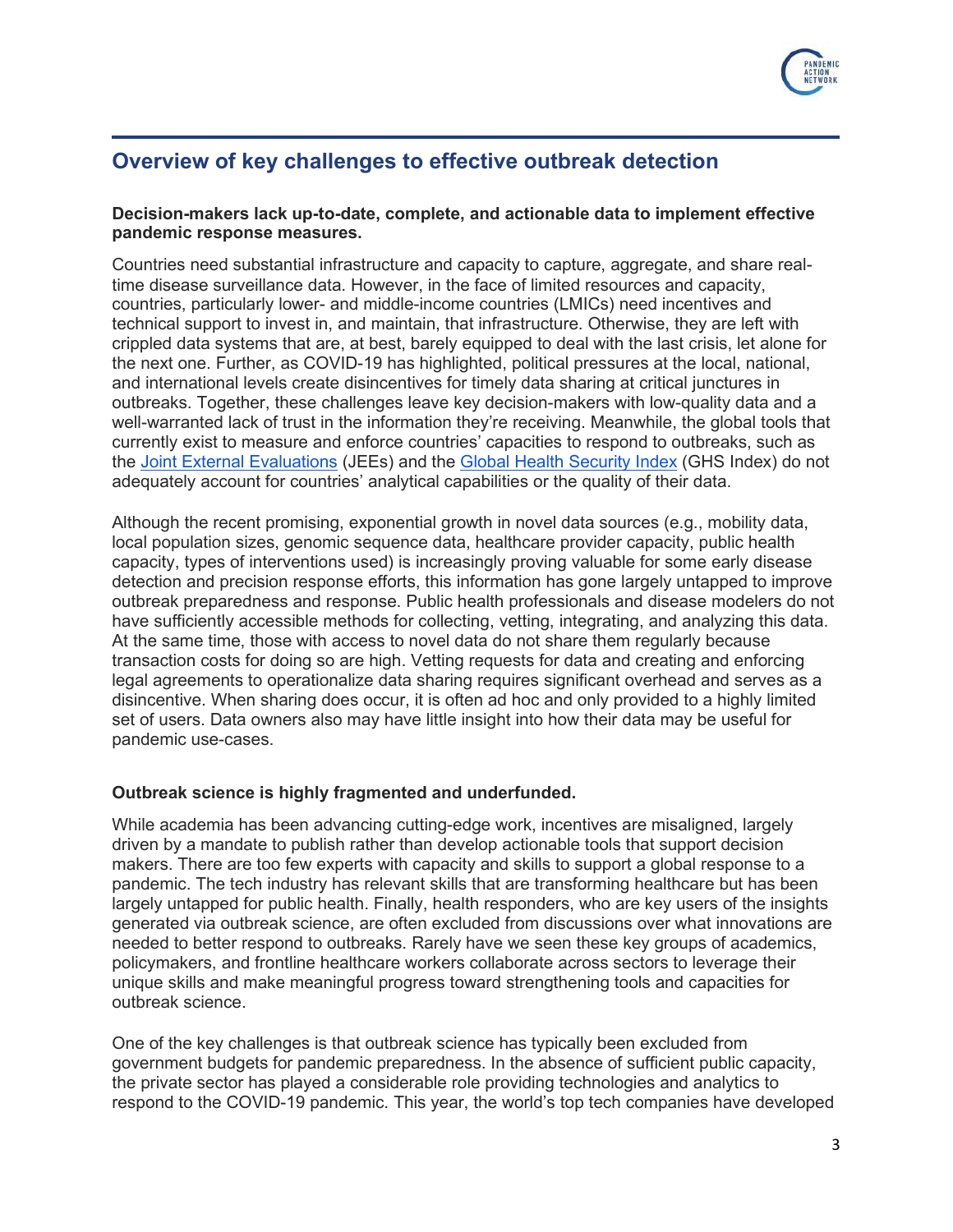

exposure notification apps to scale contact tracing capabilities, while collaborations across the private sector and civil society groups have created an array of essential digital tools that have become the backbone for global surveillance of COVID-19, including [The COVID Tracking](https://covidtracking.com/)  [Project,](https://covidtracking.com/) [COVID Exit Strategy,](https://www.covidexitstrategy.org/) [COVID Local,](https://www.covidlocal.org/) and the Johns Hopkins University (JHU) [COVID-19](https://coronavirus.jhu.edu/map.html)  [Dashboard.](https://coronavirus.jhu.edu/map.html)

While the entrepreneurial, all-hands-on-deck nature of the COVID-19 response has been dynamic and inspirational, it has also been ad hoc. There is currently no organized international structure to take on the complex challenge of developing and deploying frontier analytics for enhanced global epidemic and health intelligence. Given emerging pandemic threats, governments should treat this as a global public good and as an urgent and essential investment priority for national and global security.

#### **Leadership matters.**

A number of countries that have done exceptionally well in controlling COVID-19, such as South Korea and New Zealand, have prioritized widespread testing and rapid data sharing in their responses. Other countries, including the United States, have suffered greatly from the lack of a coordinated national testing strategy, political interference in data collection and reporting, and the failure to systematically develop and deploy the epidemiological modeling and forecasting capabilities needed to guide states and local jurisdictions in their policy and funding decisions. More than ever, today's digital technologies offer potentially powerful tools to predict and contain pandemic threats, but they depend on leaders' willingness to invest in, and be guided by, data and science.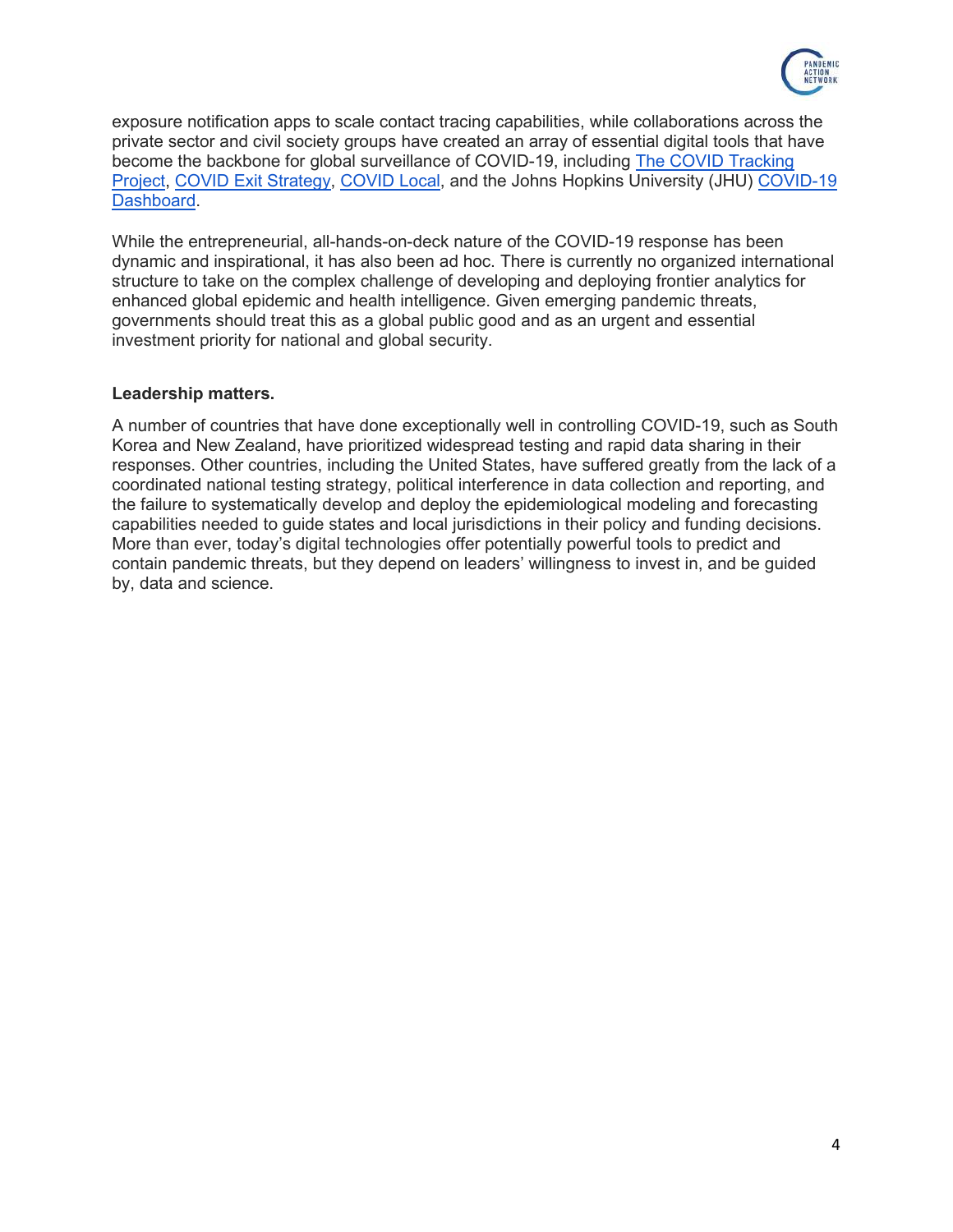

## **An agenda for international action**

- **1. Bolster global data access initiatives to improve the quality, accessibility, and use of both traditional and novel data for outbreak prediction, detection, and response.** 
	- $\circ$  **Incentivize timely and quality data collection by providing technical support, project management, and funding for data and analytics to LMICs.** This will improve both sentinel surveillance and event-based surveillance systems and is critical for collection of real-time health data from the frontlines. To this end, the World Health Organization (WHO)-led [Review Committee](https://www.who.int/teams/ihr/ihr-review-committees/covid-19) on the Functioning of the International Health Regulations during the COVID-19 response should consider strengthening disease surveillance data collection requirements.
	- o **Invest in a neutral global interface to enable increased data access by vetting novel data sources and rapidly facilitating data sharing agreements between data owners and users.** Such options could include supporting and enhancing an effort such as [DataPartnership.org,](https://datapartnership.org/) a joint effort of the World Bank, the International Monetary Fund and Inter-American Development Bank which already has data sharing agreements with dozens of companies; [The Trinity Challenge;](https://thetrinitychallenge.org/) or establishing a similar structure through another entity. A widely reputable academic or non-profit organization should convene a consortium of international funders, private sector data owners, and academic data users to develop the neutral interface for data sharing.
	- o **Convene leaders of recently created, crowdsourced data collection networks to develop a roadmap for transitioning them from bespoke COVID-19 response efforts to permanent elements of the global health security architecture.** Such platforms include JHU's [COVID-19 Dashboard](https://coronavirus.jhu.edu/map.html) and The COVID [Tracking Project,](https://covidtracking.com/) which have provided valuable checks and balances on official government data systems. As part of its inquiry, the [Independent Panel for Pandemic Preparedness and Response](https://theindependentpanel.org/) should identify and publish lessons learned from across these efforts, and determine how best to maintain, grow and systematize them as complements to existing data systems. In parallel, international funders should support a series of convenings and tabletop exercises that bring these informal, "bottom-up" groups together and situate them as critical components of the global public health infrastructure. An appropriate journal could then publish a series of papers on lessons learned from these efforts with a roadmap detailing the potential governance structures and funding requirements to sustain them.
- **2. Create an international technology innovation fund to support private sector innovation for global health data systems.**
	- o **Convene a high-level global virtual meeting to discuss the creation of a global fund for advanced outbreak analytics and make specific recommendations for how the fund will operate, and how it will be financed.** The World Economic Forum (WEF) and The Rockefeller Foundation are best positioned to convene such a meeting as a sidebar during their annual meeting, or as a separate [Bellagio conference,](https://www.rockefellerfoundation.org/bellagio-center/conferences/) respectively.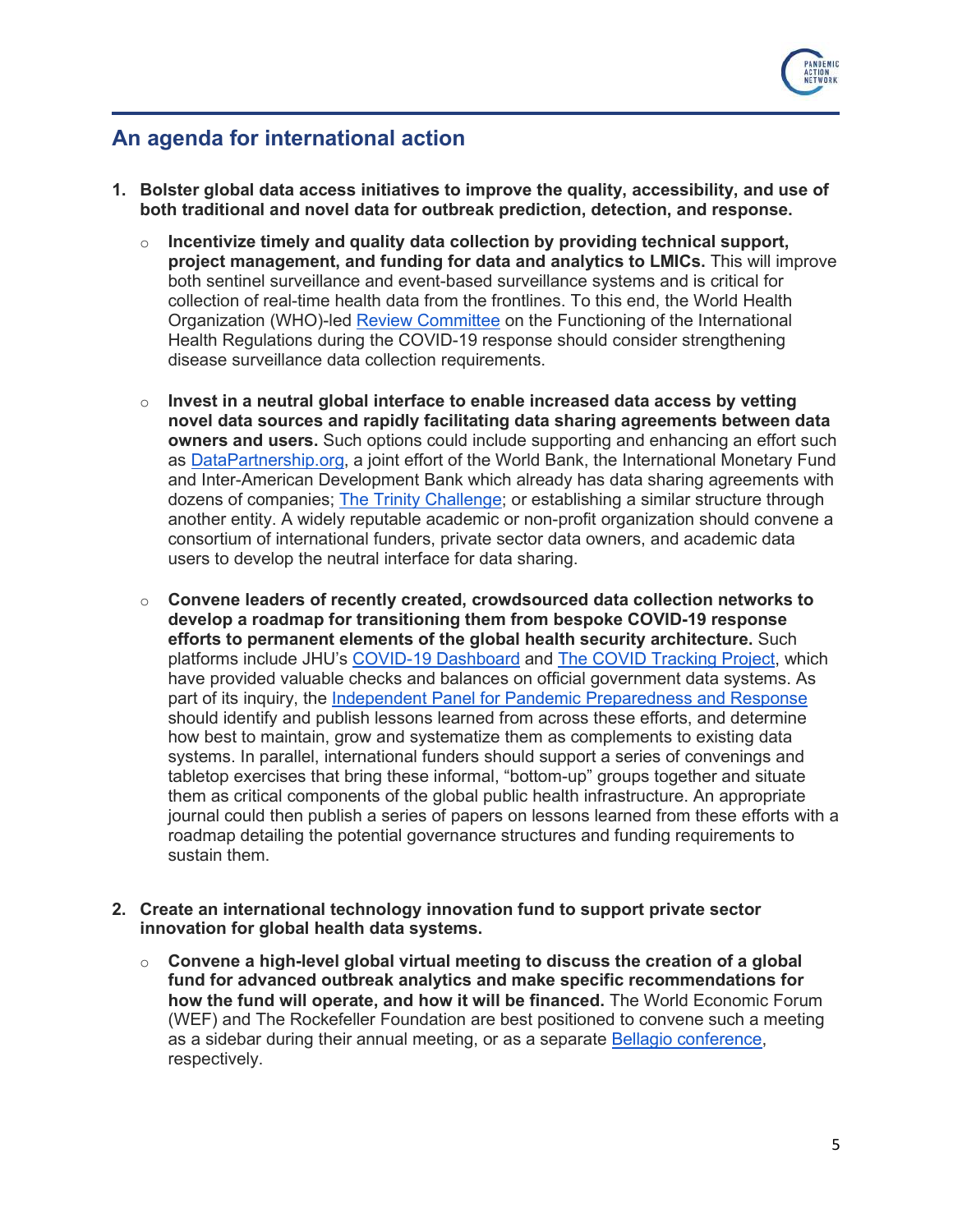

- o **Align constituent members and key stakeholders to evaluate and organize means of supporting public-private partnerships for data sharing.** As an established and reputable research alliance, [GloPID-R—](https://www.glopid-r.org/)in collaboration with the [WHO TDR—](https://www.who.int/tdr/about/tdr-operations-during-COVID-19-outbreak/en/)could convene this group and expand their own data sharing framework to more explicitly determine how to incentivize private sector involvement in data technologies for global health and pandemic response. GloPID-R should also convene a meeting with the WHO to revise their data sharing framework.
- o **Establish and finance the fund by the end of 2021.** Announce the key stakeholders, size and scope of the fund and fund managers at the WEF Annual Meeting to capitalize on current engagement from the private sector and create sustained attempts at involving the private sector in building technologies for outbreak analytics.

#### **3. Invest in and modernize national data and analytical systems and capabilities to guide outbreak preparedness and response.**

- o **Ensure that every country's national health security action plan prioritizes strengthening their outbreak analytics capacity, embedded in their Emergency Operations Centers.** This requires not only investing in smart technologies but also in providing the necessary technical and management support to ensure that data is properly collected, analyzed, and used for effective decision-making for outbreaks. The ongoing global COVID-19 response efforts, including the [Access to COVID-19 Tools-](https://www.who.int/news-room/detail/26-06-2020-act-accelerator-update)[Accelerator](https://www.who.int/news-room/detail/26-06-2020-act-accelerator-update) (ACT-A) and its focus on better data as an enabler to support LMICs' planning and rollout of COVID-19 diagnostics, vaccines, and therapeutics, provides a real-time opportunity to prioritize this support.
- o **Catalyze international support for outbreak analytics.** The WHO Executive Board should propose a measure for adoption by the World Health Assembly that will call for a coordinated international effort to enhance outbreak analytics capabilities to prepare for and respond to global health emergencies, and galvanize national, regional, and global initiatives and sustainable funding.
- o **Strengthen existing global health security measurement tools by adopting enhanced metrics that include data analytics to more comprehensively assess countries' ability to respond to outbreaks.** Specific recommendations are listed below, and should inform the ongoing review of the JEEs, the IHR Monitoring and Evaluation Framework, and the implementation of the Global Health Security Agenda and the GHS Index:

| <b>New Metric</b>                                                                                                                                                                                                                                                                  | <b>Tool</b>              |
|------------------------------------------------------------------------------------------------------------------------------------------------------------------------------------------------------------------------------------------------------------------------------------|--------------------------|
| The presence and use of data sharing technologies (e.g., electronic case records,<br>electronic lab records).                                                                                                                                                                      | JEE.                     |
| The use of and plans to expand dedicated analytical capacity that can provide<br>epidemiological modeling results that support outbreak response decisions.                                                                                                                        | JEE.<br><b>GHS Index</b> |
| Timeliness metrics, that measure the speed with which an outbreak is detected,<br>verified, communicated, and ended. This will help countries to measure the actual<br>impact of certain investments in disease surveillance and better understand where they<br>stand to improve. | JEE.                     |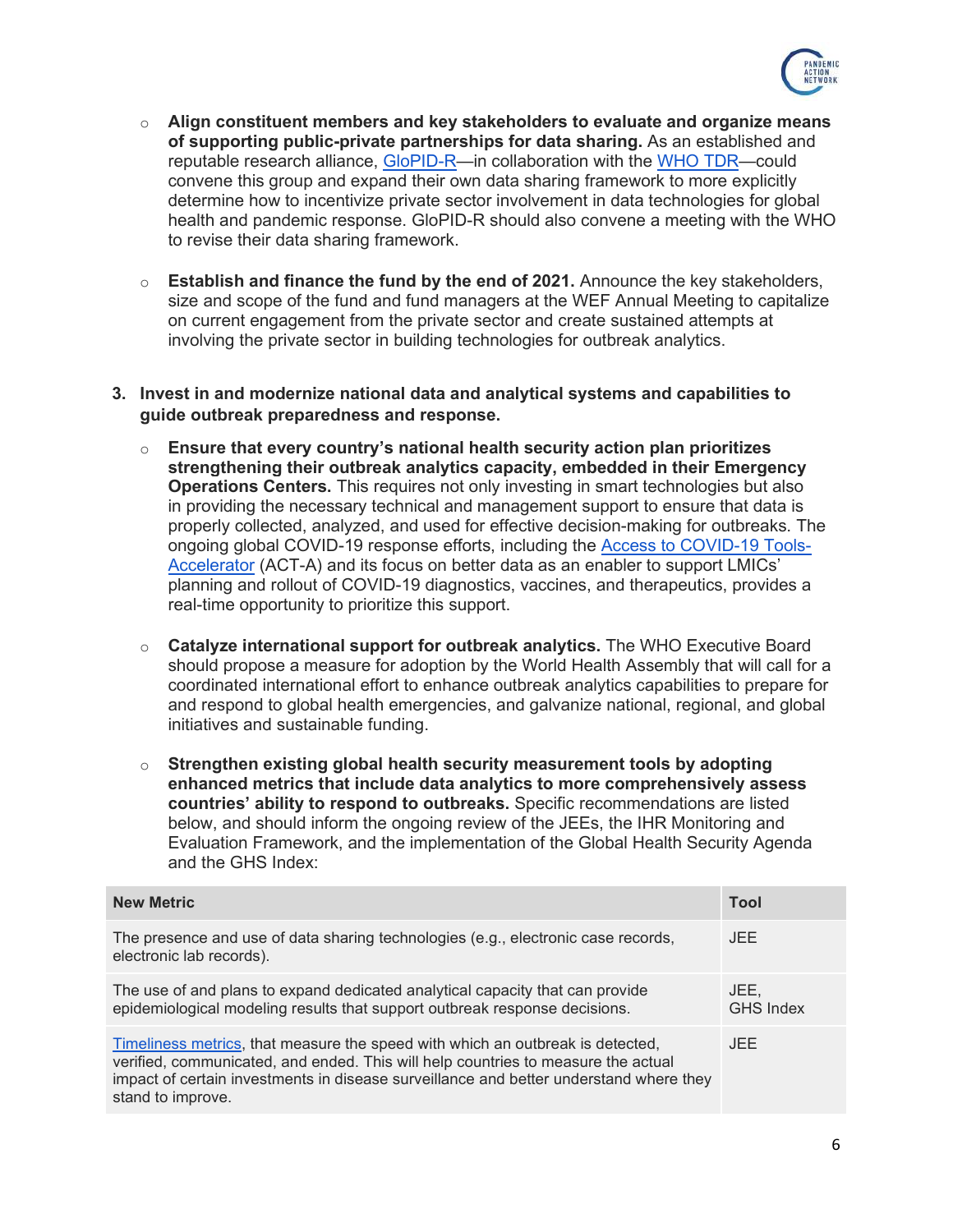

o **Before the end of 2021, agree on a roadmap to establish a global, interoperable outbreak detection system that will integrate available national and international**  data sources. Inspired by the **Famine Early Warning System**, this type of tool would use well-vetted, internationally available software and provide countries with the most up-todate analytics for supporting decisions about outbreak management that can be customized to fit their national needs, while also providing a reliable international dashboard that will enable national systems to talk to each other and better manage these cross-border threats.